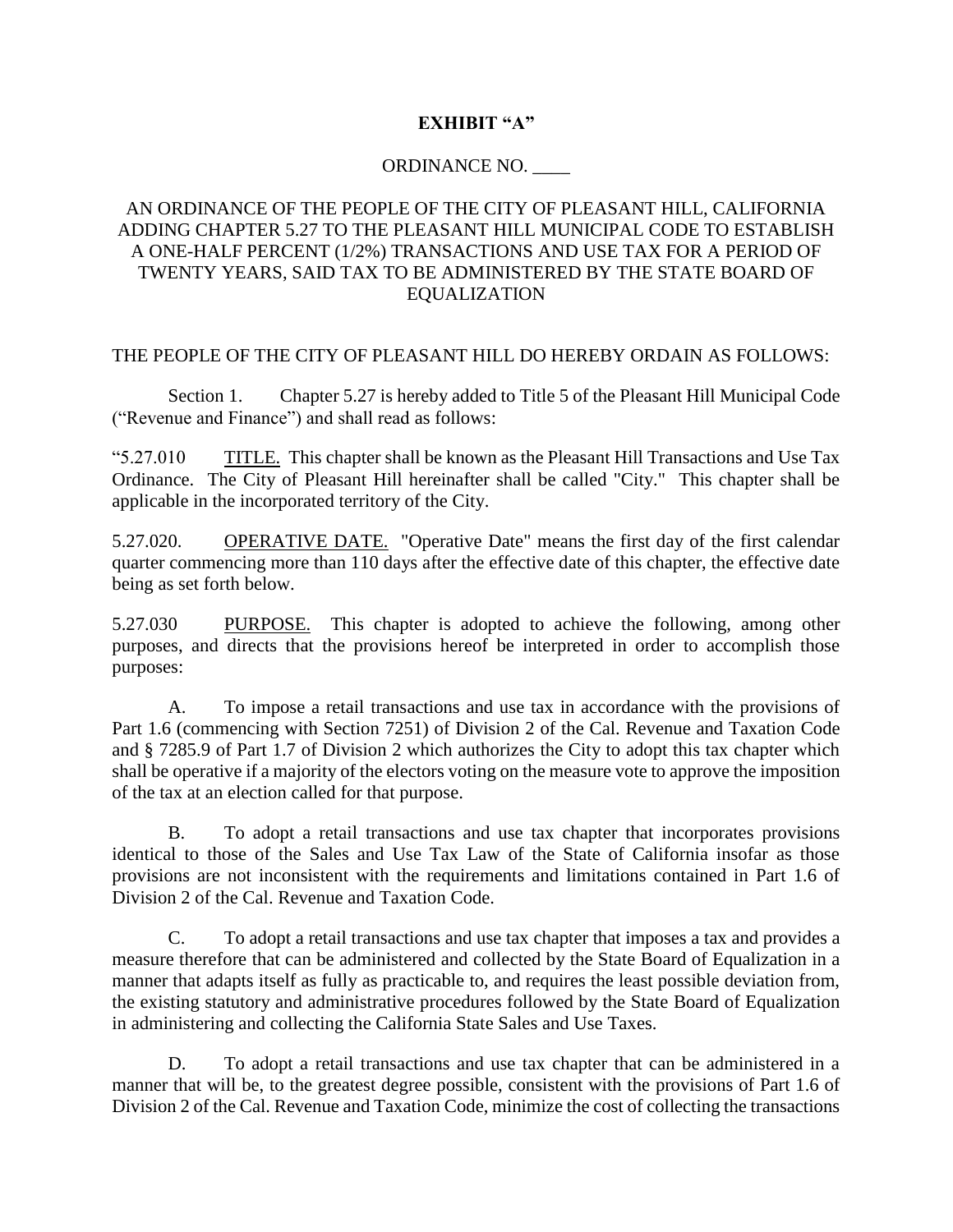and use taxes, and at the same time, minimize the burden of record keeping upon persons subject to taxation under the provisions of this chapter.

5.27.040 CONTRACT WITH STATE. Prior to the operative date, the City shall contract with the State Board of Equalization to perform all functions incident to the administration and operation of this transactions and use tax chapter; provided, that if the City shall not have contracted with the State Board of Equalization prior to the operative date, it shall nevertheless so contract and in such a case the operative date shall be the first day of the first calendar quarter following the execution of such a contract.

5.27.050 TRANSACTIONS TAX RATE. For the privilege of selling tangible personal property at retail, a tax is hereby imposed upon all retailers in the incorporated territory of the City at the rate of one-half percent (1/2%) of the gross receipts of any retailer from the sale of all tangible personal property sold at retail in said territory on and after the operative date of this chapter.

5.27.060 PLACE OF SALE. For the purposes of this chapter, all retail sales are consummated at the place of business of the retailer unless the tangible personal property sold is delivered by the retailer or his agent to an out-of-state destination or to a common carrier for delivery to an out-of-state destination. The gross receipts from such sales shall include delivery charges, when such charges are subject to the state sales and use tax, regardless of the place to which delivery is made. In the event a retailer has no permanent place of business in the State or has more than one place of business, the place or places at which the retail sales are consummated shall be determined under rules and regulations to be prescribed and adopted by the State Board of Equalization.

5.27.070 USE TAX RATE. An excise tax is hereby imposed on the storage, use or other consumption in the City of tangible personal property purchased from any retailer on and after the operative date of this chapter for storage, use or other consumption in said territory at the rate of one-half percent (1/2%) of the sales price of the property. The sales price shall include delivery charges when such charges are subject to state sales or use tax regardless of the place to which delivery is made.

5.27.080 ADOPTION OF PROVISIONS OF STATE LAW. Except as otherwise provided in this ordinance and except insofar as they are inconsistent with the provisions of Part 1.6 of Division 2 of the Cal. Revenue and Taxation Code, all of the provisions of Part 1 (commencing with Section 6001) of Division 2 of the Cal. Revenue and Taxation Code are hereby adopted and made a part of this chapter as though fully set forth herein.

# 5.27.090 LIMITATIONS ON ADOPTION OF STATE LAW AND COLLECTION OF USE TAXES.

In adopting the provisions of Part 1 of Division 2 of the Cal. Revenue and Taxation Code:

A. Wherever the State of California is named or referred to as the taxing agency, the name of this City shall be substituted therefor. However, the substitution shall not be made when: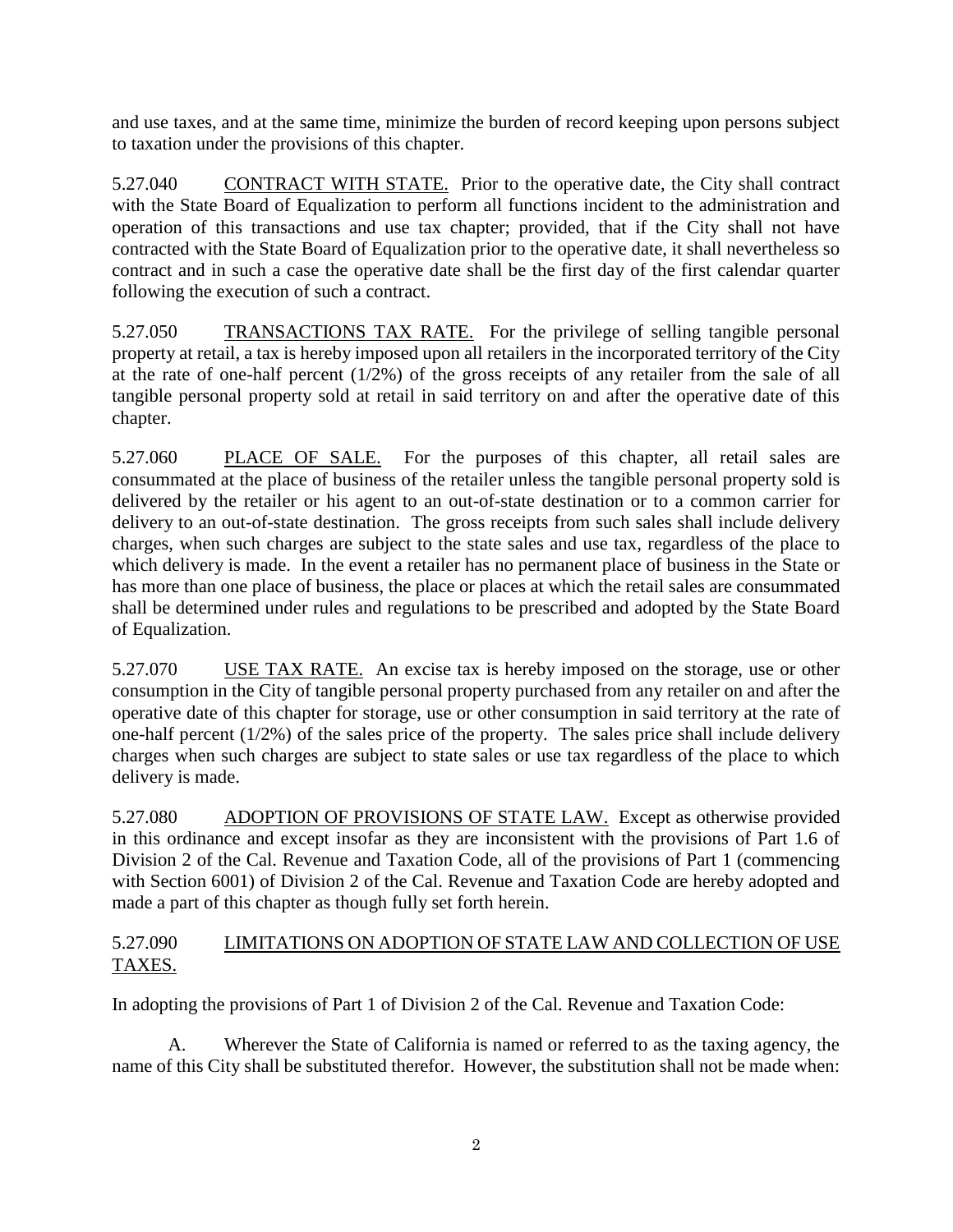1. The word "State" is used as a part of the title of the State Controller, State Treasurer, State Board of Equalization, State Treasury, or the Constitution of the State of California;

2. The result of that substitution would require action to be taken by or against this City or any agency, officer, or employee thereof rather than by or against the State Board of Equalization, in performing the functions incident to the administration or operation of this chapter.

3. In those sections, including, but not necessarily limited to sections referring to the exterior boundaries of the State of California, where the result of the substitution would be to:

a. Provide an exemption from this tax with respect to certain sales, storage, use or other consumption of tangible personal property which would not otherwise be exempt from this tax while such sales, storage, use or other consumption remain subject to tax by the State under the provisions of Part 1 of Division 2 of the Cal. Revenue and Taxation Code, or;

b. Impose this tax with respect to certain sales, storage, use or other consumption of tangible personal property which would not be subject to tax by the state under the said provision of that code.

4. In §§ 6701, 6702 (except in the last sentence thereof), 6711, 6715, 6737, 6797 or 6828 of the Cal. Revenue and Taxation Code.

B. The word "City" shall be substituted for the word "State" in the phrase "retailer engaged in business in this State" in § 6203 of the Cal. Revenue and Taxation Code and in the definition of that phrase in § 6203.

5.27.100 PERMIT NOT REQUIRED. If a seller's permit has been issued to a retailer under § 6067 of the Cal. Revenue and Taxation Code, an additional transactor's permit shall not be required by this chapter.

### 5.27.110 EXEMPTIONS AND EXCLUSIONS.

A. There shall be excluded from the measure of the transactions tax and the use tax the amount of any sales tax or use tax imposed by the State of California or by any city, city and county, or county pursuant to the Bradley-Burns Uniform Local Sales and Use Tax Law or the amount of any state-administered transactions or use tax.

B. There are exempted from the computation of the amount of transactions tax the gross receipts from:

1. Sales of tangible personal property, other than fuel or petroleum products, to operators of aircraft to be used or consumed principally outside the county in which the sale is made and directly and exclusively in the use of such aircraft as common carriers of persons or property under the authority of the laws of this State, the United States, or any foreign government.

2. Sales of property to be used outside the City which is shipped to a point outside the City, pursuant to the contract of sale, by delivery to such point by the retailer or his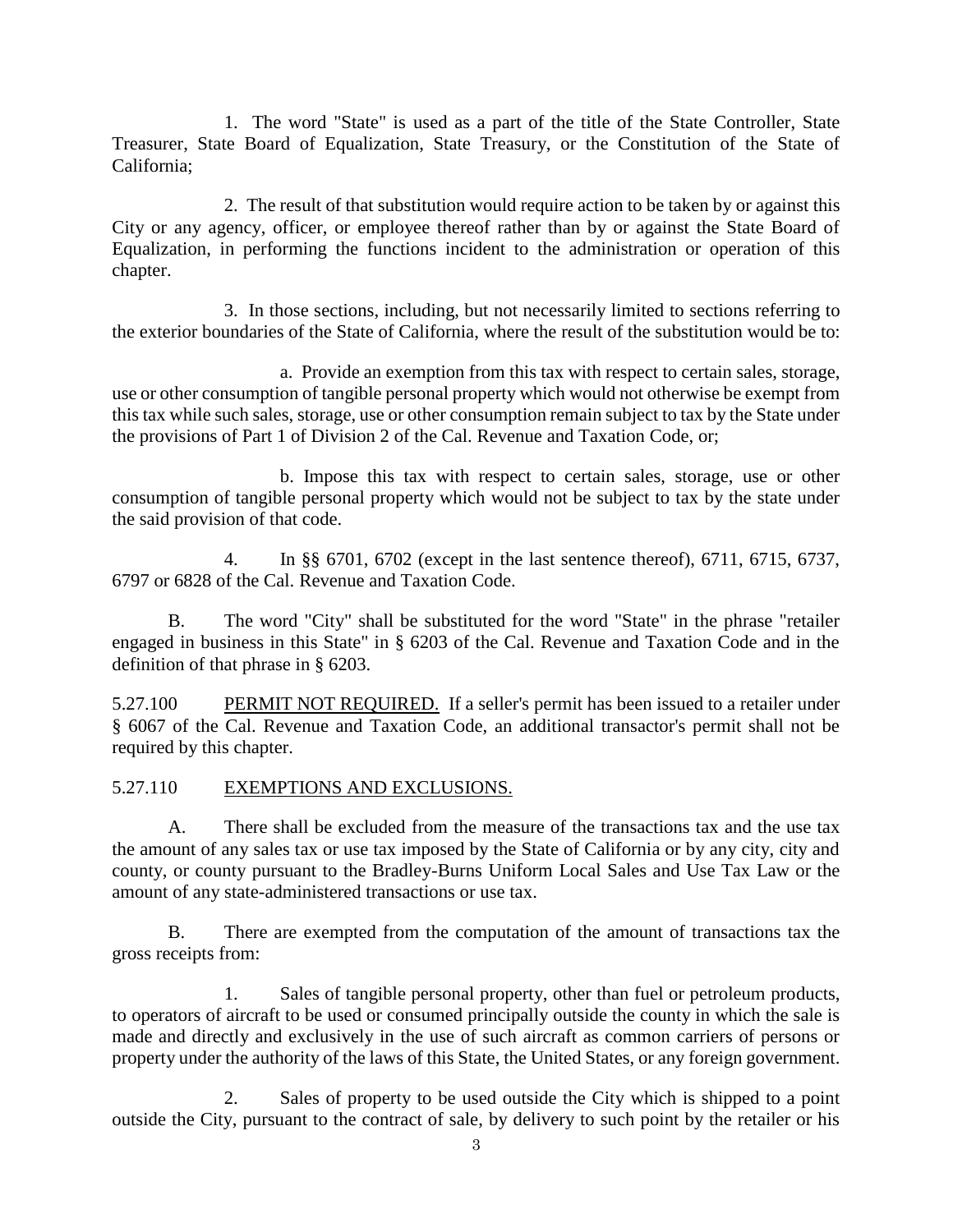agent, or by delivery by the retailer to a carrier for shipment to a consignee at such point. For the purposes of this division (B)(2), delivery to a point outside the City shall be satisfied:

a. With respect to vehicles (other than commercial vehicles) subject to registration pursuant to Chapter 1 (commencing with § 4000) of Division 3 of the Cal. Vehicle Code, aircraft licensed in compliance with § 21411 of the Public Utilities Code, and undocumented vessels registered under Division 3.5 (commencing with § 9840) of the Cal. Vehicle Code by registration to an out-of-City address and by a declaration under penalty of perjury, signed by the buyer, stating that such address is, in fact, his or her principal place of residence; and

b. With respect to commercial vehicles, by registration to a place of business out-of-City and declaration under penalty of perjury, signed by the buyer, that the vehicle will be operated from that address.

3. The sale of tangible personal property if the seller is obligated to furnish the property for a fixed price pursuant to a contract entered into prior to the operative date of this chapter.

4. A lease of tangible personal property which is a continuing sale of such property, for any period of time for which the lessor is obligated to lease the property for an amount fixed by the lease prior to the operative date of this chapter.

5. For the purposes of paragraphs (B)(3) and (4) of this section, the sale or lease of tangible personal property shall be deemed not to be obligated pursuant to a contract or lease for any period of time for which any party to the contract or lease has the unconditional right to terminate the contract or lease upon notice, whether or not such right is exercised.

C. There are exempted from the use tax imposed by this chapter, the storage, use or other consumption in this City of tangible personal property:

1. The gross receipts from the sale of which have been subject to a transactions tax under any state-administered transactions and use tax ordinance.

2. Other than fuel or petroleum products purchased by operators of aircraft and used or consumed by such operators directly and exclusively in the use of such aircraft as common carriers of persons or property for hire or compensation under a certificate of public convenience and necessity issued pursuant to the laws of this State, the United States, or any foreign government. This exemption is in addition to the exemptions provided in §§ 6366 and 6366.1 of the Cal. Revenue and Taxation Code.

3. If the purchaser is obligated to purchase the property for a fixed price pursuant to a contract entered into prior to the operative date of this chapter.

4. If the possession of, or the exercise of any right or power over, the tangible personal property arises under a lease which is a continuing purchase of such property for any period of time for which the lessee is obligated to lease the property for an amount fixed by a lease prior to the operative date of this chapter.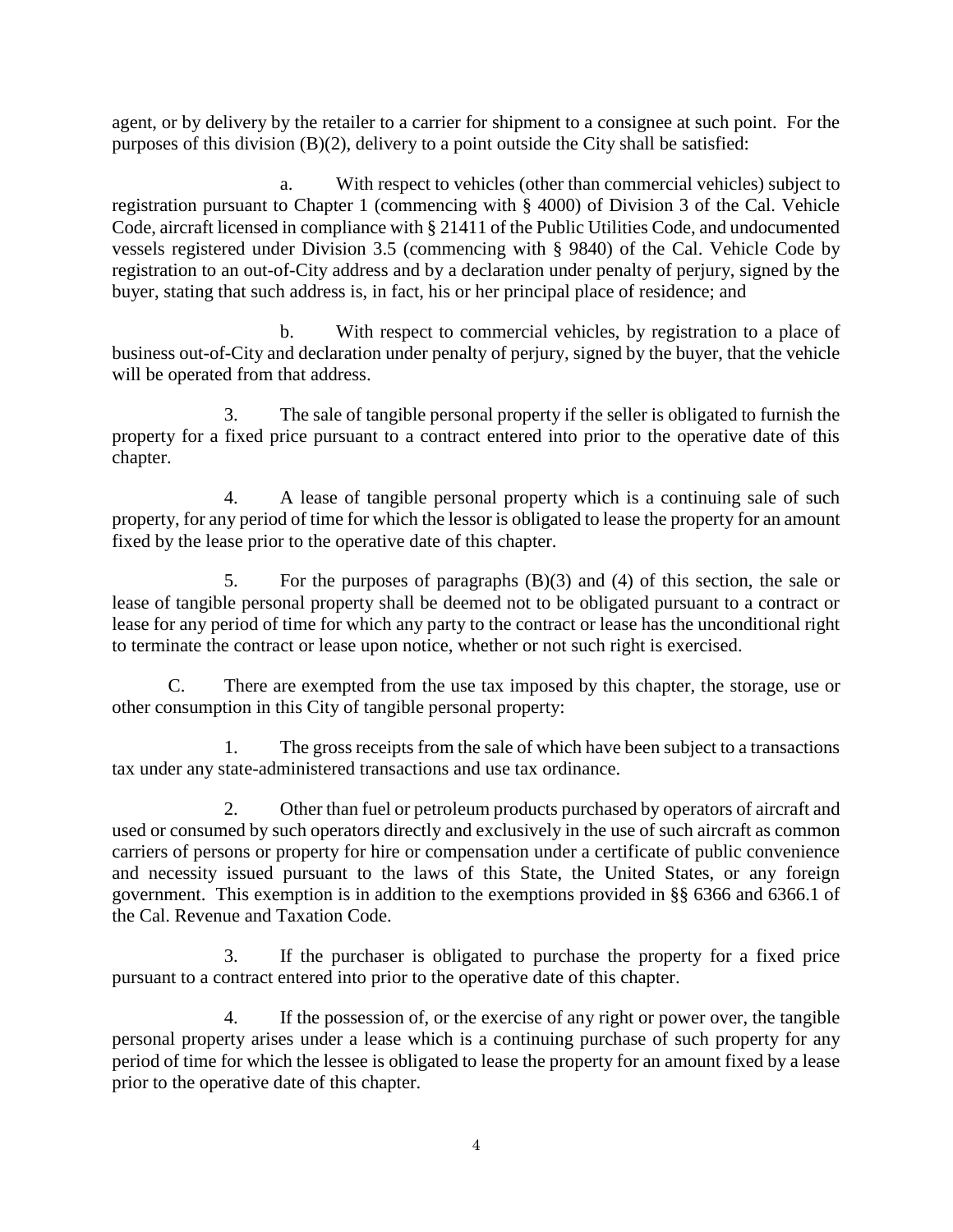5. For the purposes of paragraphs (C)(3) and (4) of this section, storage, use, or other consumption, or possession of, or exercise of any right or power over, tangible personal property shall be deemed not to be obligated pursuant to a contract or lease for any period of time for which any party to the contract or lease has the unconditional right to terminate the contract or lease upon notice, whether or not such right is exercised.

6. Except as provided in paragraph  $(C)(7)$ , a retailer engaged in business in the City shall not be required to collect use tax from the purchaser of tangible personal property, unless the retailer ships or delivers the property into the City or participates within the City in making the sale of the property, including, but not limited to, soliciting or receiving the order, either directly or indirectly, at a place of business of the retailer in the City or through any representative, agent, canvasser, solicitor, subsidiary, or person in the City under the authority of the retailer.

7. "A retailer engaged in business in the City" shall also include any retailer of any of the following: vehicles subject to registration pursuant to Chapter 1 (commencing with § 4000) of Division 3 of the Cal. Vehicle Code, aircraft licensed in compliance with § 21411 of the Cal. Public Utilities Code, or undocumented vessels registered under Division 3.5 (commencing with § 9840) of the Cal. Vehicle Code. That retailer shall be required to collect use tax from any purchaser who registers or licenses the vehicle, vessel, or aircraft at an address in the City.

D. Any person subject to use tax under this chapter may credit against that tax any transactions tax or reimbursement for transactions tax paid to a district imposing, or retailer liable for a transactions tax pursuant to Part 1.6 of Division 2 of the Cal. Revenue and Taxation Code with respect to the sale to the person of the property the storage, use or other consumption of which is subject to the use tax.

5.27.120 ANNUAL AUDIT. By no later than December 31 of each year, the City shall cause an independent auditor to complete a "Pleasant Hill Transactions and Use Tax Ordinance Report." Such report shall review whether the tax revenues collected pursuant to this ordinance are collected, managed and expended in accordance with the requirements of this chapter.

5.27.130 AMENDMENTS. All amendments subsequent to the effective date of this chapter to Part 1 of Division 2 of the Cal. Revenue and Taxation Code relating to sales and use taxes and which are not inconsistent with Part 1.6 and Part 1.7 of Division 2 of the Cal. Revenue and Taxation Code, and all amendments to Part 1.6 and Part 1.7 of Division 2 of the Cal. Revenue and Taxation Code, shall automatically become a part of this chapter, provided however, that no such amendment shall operate so as to affect the rate of tax imposed by this chapter.

5.27.140 ENJOINING COLLECTION FORBIDDEN. No injunction or writ of mandate or other legal or equitable process shall issue in any suit, action or proceeding in any court against the State or the City, or against any officer of the State or the City, to prevent or enjoin the collection under this chapter, or Part 1.6 of Division 2 of the Cal. Revenue and Taxation Code, of any tax or any amount of tax required to be collected.

5.27.150 SEVERABILITY. If any provision of this chapter or the application thereof to any person or circumstance is held invalid, the remainder of this chapter and the application of such provision to other persons or circumstances shall not be affected thereby.